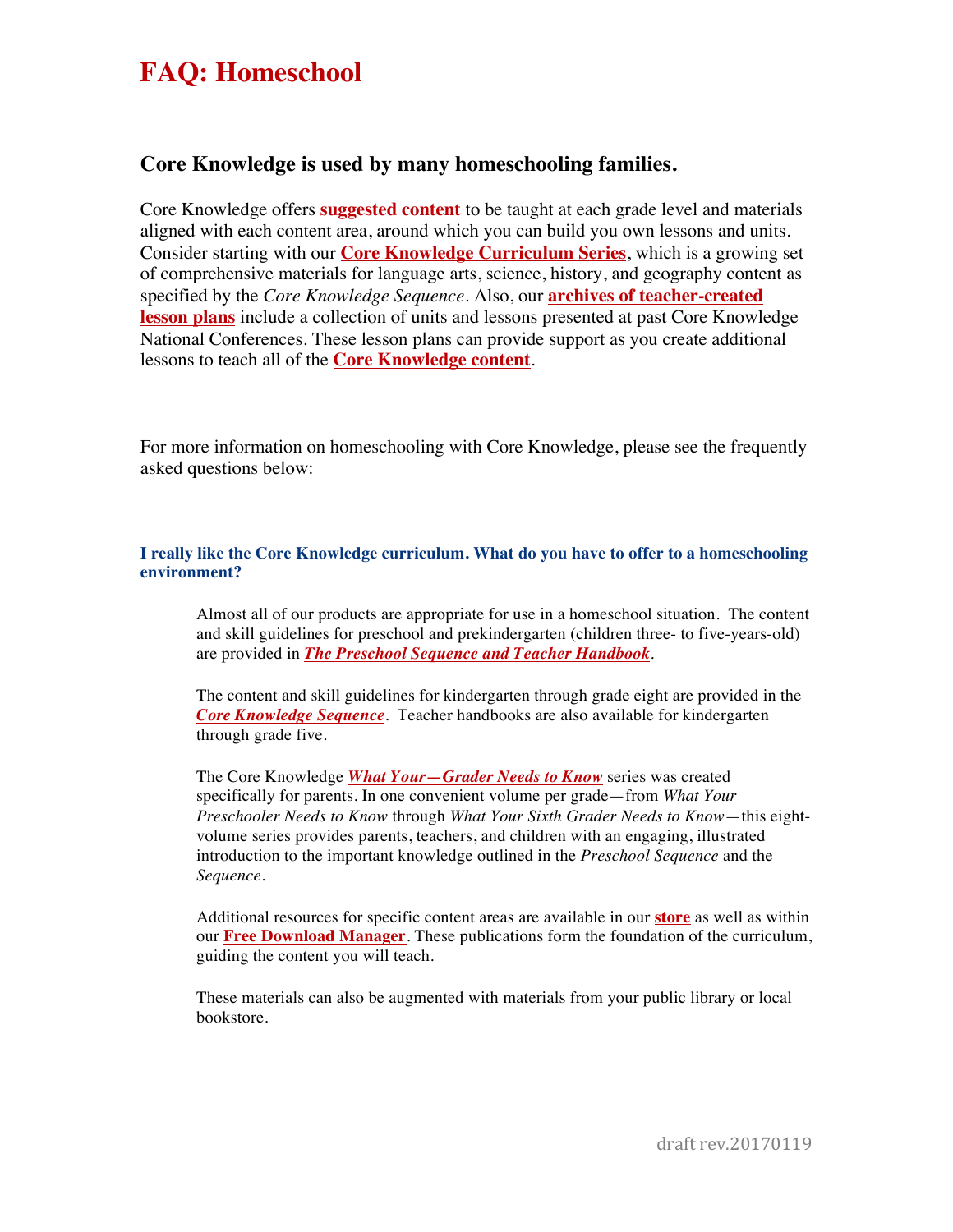### **FAQ: Homeschool**

#### **What reading programs do you recommend to homeschoolers?**

Although the *Core Knowledge Sequence* provides skills and content for each grade level, you may be more successful augmenting this guidance with specific lesson plans designed by curriculum specialists. The **[Core Knowledge Language Arts \(CKLA\)](http://www.coreknowledge.org/curriculum/language-arts/)** program is a comprehensive English language arts curriculum for grades Preschool–5. It is also available for **[free download](http://www.coreknowledge.org/curriculum/download-curriculum/)**!

Reading requires two abilities  $-$  the ability to turn print into language (decoding) and the ability to understand what the language says. Achieving the first ability  $-$  decoding  $$ requires a sequential program, structured to provide guided practice in various formats and frequent review throughout the year. Decoding programs that are premised on scientifically-based research are: **[Core Knowledge Language Arts](http://www.coreknowledge.org/curriculum/language-arts/)**, Jolly Phonics and Jolly Grammar (Jolly Learning), Open Court (SRA/McGraw-Hill), Read Well (Sporis West), Reading Mastery Signature Edition (SRA/McGraw-Hill).

In addition to teaching decoding skills, a good language arts program will include coherent and interesting readings in the subject areas that enhance comprehension ability. No language arts program currently offers such coherent, substantive material. Therefore, in addition to teaching the language topics in the *Sequence*, Core Knowledge teachers are encouraged to substitute solid, interesting non-fictional readings in history and science for many of the short, fragmented stories in the basals, which unfortunately do not effectively enhance reading comprehension.

#### **What mathematics programs do you recommend to homeschoolers?**

It is important to establish sequential program in mathematics, structured to provide guided practice in various formats and frequent review throughout the year. Mathematics programs that follow sound cognitive principles and, therefore, lead to greater student mastery are: Singapore Math (distributed by Marshall Cavendish) and Saxon Math (Saxon Math / Harcourt Achieve).

#### **Where can I find materials to support the Core Knowledge curriculum?**

The **[Core Knowledge Store](http://www.coreknowledge.org/store/)** and our **[Free Download Manager](http://www.coreknowledge.org/curriculum/download-curriculum/)** are two good places to start. We carry a variety of materials to supplement the content and skill guidelines of the *Core Knowledge Preschool Sequence and Teacher Handbook* and the *Core Knowledge Sequence* for grades K through 8.

The **[Curriculum](http://www.coreknowledge.org/curriculum/)** page of our website will provide links to unit and lesson plans and a variety of other helpful resources.